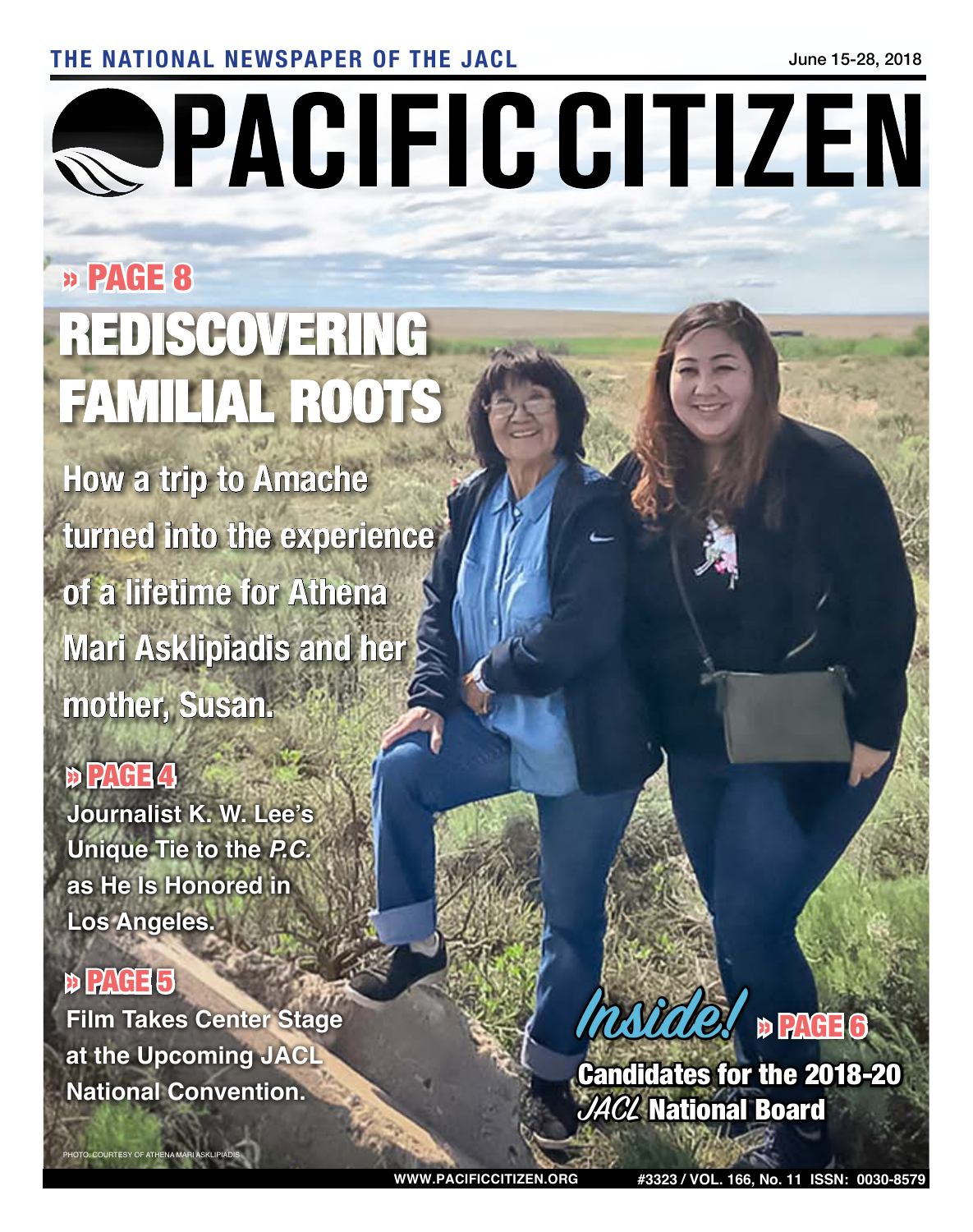#### 8 June 15-28, 2018 IN-DEPTH

PHOTOS: ATHENA MARI ASKLIPIADIS

**Susan (Yahiro) Asklipiadis stands by the original guard tower.**

**PACIFIC CITIZEN** PHOTOS: COURTESY OF

**Amache camp**

#### *By Athena Mari Asklipiadis*

**M** y mother, Susan (Yahiro) Asklipiadis, was just 1-1/2 years old when she Granada, Colo., in 1942. Because her childhood was just 1-1⁄2 years old when she was interned at Camp Amache in recollections were limited due to her young age, hearing about camp through the stories of her siblings, who were 10 or more years older, was something I began to appreciate more and more over the years.

I would hear how fun it was for my aunts to sneak out to a dance or movie — something their strict minister father was very opposed to. But besides the good times, I would also hear about the lack of privacy in the shared restrooms and the harsh winters or how sand would fly into their barrack and pelt their legs during walks when the wind was strong.

Their storytelling was a mishmash of the good and the bad, but overall, my family mostly saw their internment as just a part of life, something unavoidable. It wasn't until my twenties, though, that I began to take careful mental notes and realize how my family's experiences were a very unique part of U.S. history.

My now-late Uncle Stephen, who had quite the memory, would illustrate his childhood recollections with vivid detail, something I have really begun to miss recently.

He would talk enthusiastically about working for pennies doing farm work, playing sports and how his ride to the Merced Assembly Center when first relocating was so exciting because it was his first time taking a train. He told me he was even the envy of a young naive non-Japanese classmate who told him "he sure was lucky" to be able to ride a train.

The past few years though, I started hearing these types of camp stories less and less. Whether it was because of the passing of older family members or because of the fading

## **Amache entrance** MY PILGRIMAGE TO AMACHE AS A YONSEI **JAPANESE AMERICAN**

memories of my still-living relatives, I feel like time and opportunity are now escaping us very quickly.

It is sad to think our family history at Camp Amache could certainly be lost forever unless we younger generations take it upon ourselves to preserve it now while we still can.

When my uncle passed away, I came across old Amache reunion shirts and programs when going through his things. One such program had this quote by Amache internee and family friend George Y. Hirano, who said, "Barbed wire, barracks and towers — gone. Now . . . only friendships live on and on."

This place and experience, as difficult as it was, was clearly an important part of understanding the fabric of my family. But somehow, many of the details remained between the internees, a secret of sorts.

I had often heard that other people had gone on pilgrimages to places like Manzanar or Tule Lake over the years, but no one in my immediate family had been on a pilgrimage to Amache yet. Some didn't even know there were Amache pilgrimages until I used good ol' Google and discovered *Amache.org* and the amazing resources available made possible by the Amache Preservation Society.

After doing some hours of online research, I was in awe of all the current efforts being done in Granada, Colo., to not only preserve and excavate the site, but also even reconstruct some parts of the camp so that visitors can see original structures.

APS Founder John Hopper teaches at Granada High School, where he and his students dedicate countless hours each year to the pilgrimage events, operating the Amache Museum and preserving and restoring the campsite.

Leading up the excavation and research side is University of Denver's Dr. Bonnie Clark, who I learned also personally gives tours to Amacheans wishing to visit their barrack's location.

And probably one of the most amazing resources I came across was the Library of Congress' collection of camp newspapers all in digital form online.

Reading archived copies of the *Pioneer*, Amache's newspaper, was an incredible way for me to connect with the lives of my grandparents and aunts and uncles, seeing headlines and articles about their time in camp. It soon became imperative that I had to start documenting my family's stories as soon

as possible and make plans to see Amache for myself.

On May 18, my mother and I took a flight to Denver and then a three-hour drive to Granada for the annual Amache pilgrimage on May 19. What struck me the most about the scenery driving there was how flat and desolate the area was.

miles of open road, I kept repeating, "Wow, there's a whole lot of nothing!" to which my mom replied, "Well that's why they stuck us out here!"

Seeing how far outside of Denver it was and thinking about how long that train ride was from California, I began to immediately feel a sense of sadness. How could the government just pluck Americans out of their comfortable lives and leave them in a deserted field in the middle of nowhere like that? I really cannot imagine the depths of pain and anger adult internees must have felt. When finally entering

Amache, it was such an eerie experience. It was like stepping out of a time machine. The original guard tower, water tower and a recreation hall were all brought back in their original locations, in addition to a barrack replica built recently to exact scale and design. These fixtures evoked so many bittersweet feelings for me.

I was really excited to finally see this part of my history, but it starkly juxtaposed my thoughts of anger that the internees were imprisoned here against their will. I immediately thought about how it was for my family seeing this scenery daily and having to call this place home for three years — the same skies, the same dirt, the same trees, but for them, behind barbed-wire fences with an

**Susan and her brother, Stephen Yahiro,** 

> **The Yahiro family: Rev. George Yahiro, Hatsu, daughter Esther, daughter**  Eunice **EDFN**Dcarrying **Susan and son Andrew**

**in front of their barrack**

Seeing miles and

**UDDGDSLRHHU newspaper, May 3, 1944, via the Library of Congress**

> The original 맘 **Amache water tower**

',6&29(51,.(25\*(11,.(\$/%80,7(06

**Susan (Yahiro) Asklipiadis looks at an overview of Camp Amache.**